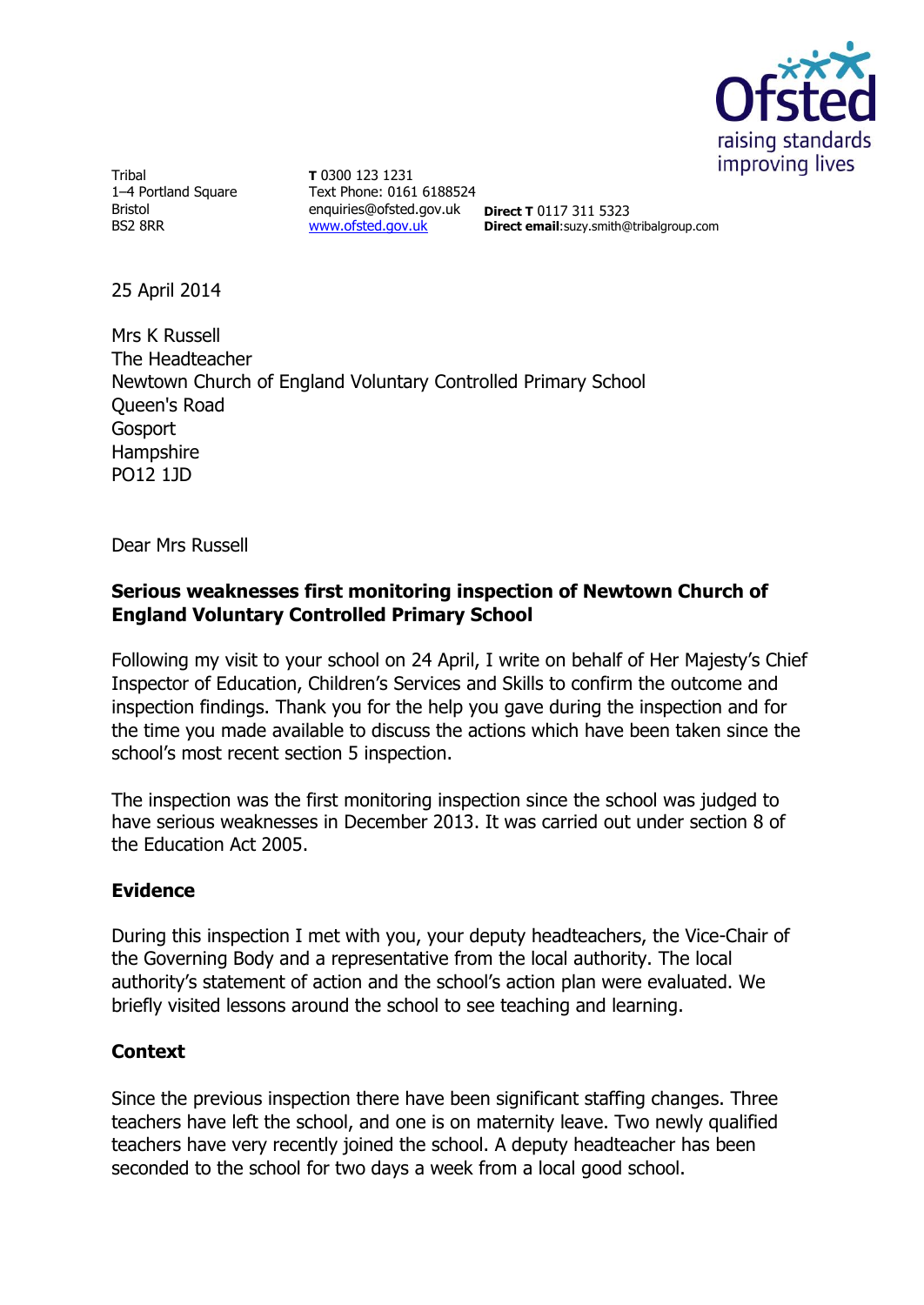

You have temporarily rearranged some teachers' responsibilities to ensure that there is minimum disruption to pupils' learning.

## **The quality of leadership and management at the school**

You, your senior leaders and governors have responded very positively to the findings of the previous inspection report. Your action plan is clearly focused on tackling the key areas for improvement. It includes appropriate interim and longer term targets for the quality of teaching and pupils' achievement. These targets enable you and the governors to check whether plans are on track and evaluate your actions and adjust them as needed.

Teachers are being provided with suitable support and development opportunities to enable them to improve their teaching, including the teaching of phonics and writing. Extra support and challenge are provided to tackle teaching which is not improving quickly enough. You are now checking the quality of teaching more rigorously; as a result, you are clearer about the impact of the approaches you are taking and the areas that need further attention. We saw that these approaches are starting to have a positive effect in the lessons visited. Pupils were motivated and engaged and talked articulately about their learning. Your 'non-negotiable' expectations for all teachers in all lessons were clearly evident. Work was better matched to individual pupils' ability, and pupils were increasingly being given the opportunity to write at length. Pupils are not yet always given time to respond to written feedback and you recognise the need to address this.

The local authority's statement of action sets out clearly how the school is being monitored and held to account. A local authority officer works effectively with you to ensure that the support provided meets the school's needs. English and mathematics advisers supporting teachers' planning and staff attending moderation meetings and the support from the local authority early years team are examples of this. The local authority has carried out an external review of governance. The review recognised the governing body's existing strengths and identified some areas for improvement which are being addressed. Governors are questioning and challenging you more effectively and they now have the information they need to hold you and senior staff to account. They are enjoying being actively involved in the monitoring of the quality of teaching and learning.

Following the monitoring inspection the following judgements were made.

- The school's action plan is fit for purpose.
- The local authority's statement of action is fit for purpose.